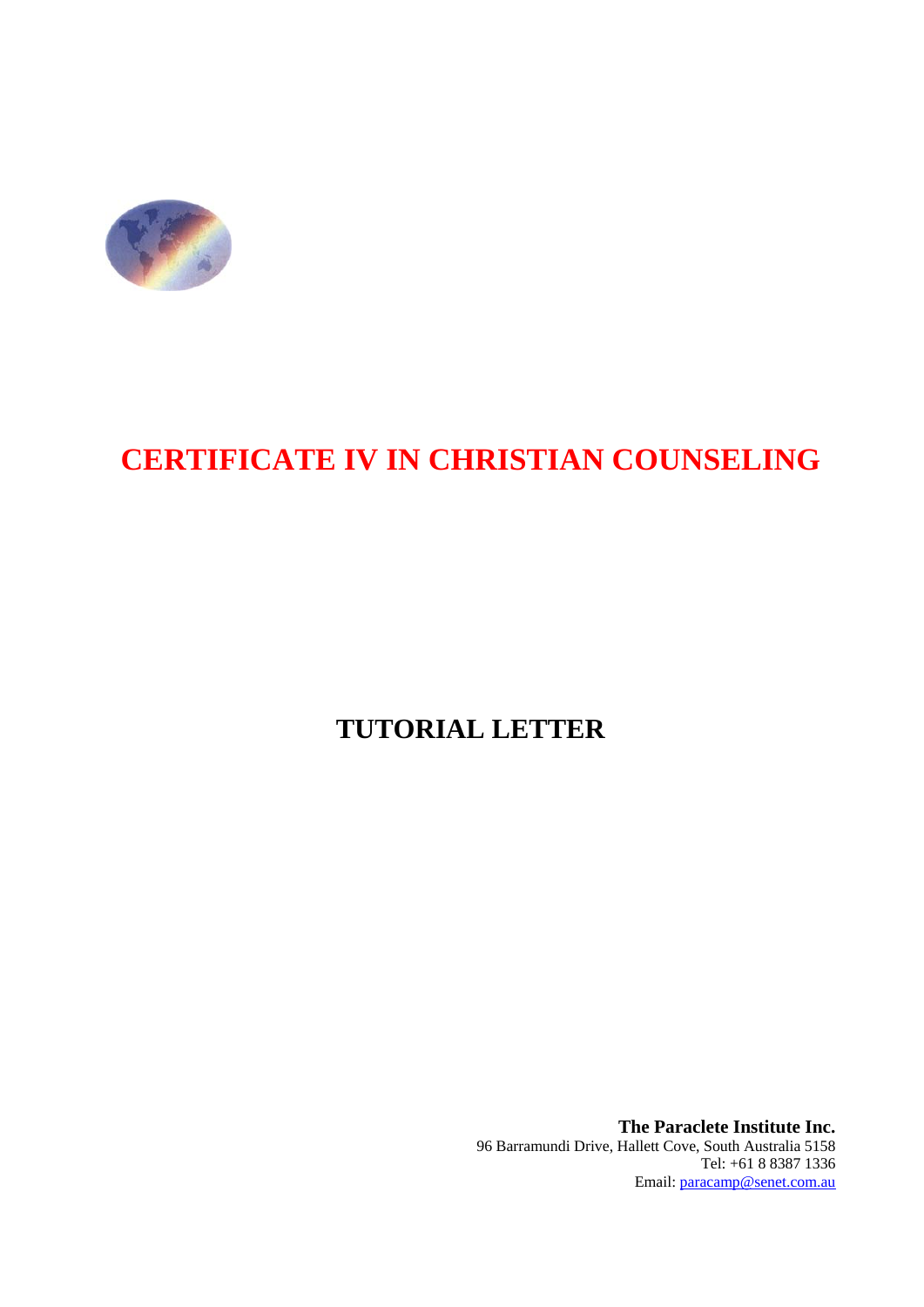#### **WELCOME TO THE PARACLETE INSTITUTE**

### **INTRODUCTORY COURSE IN CHRISTIAN COUNSELING!**

This course **will not** equip you to register as a professional counselor but it will:

- Give you the necessary skills to become a useful support counselor.
- Give you the pre-requisite training required to register for a higher level course by which you can obtain accreditation with the Australian Counseling Association.
- Bring you into contact with the growing Paraclete network of professional Christian counselors.

#### **WHAT YOU NEED TO DO TO COMPLETE THIS COURSE SATISFACTORILY:**

1. The first job is to read through (not study) the whole of the theory manual noting points that you find interesting. You will need to forward a short report to your course supervisor entitled:

"Five things I found particularly interesting in my read through of the manual".

The closing date for this assignment is **…………………** 

**2.** The second job is to complete the five MID-COURSE ASSSIGNMENTS and forward your answers to your course supervisor. The closing date for submission of these assignments is **……………………...** 

#### **NB No late submissions will be accepted.**

**Satisfactory completion of the mid-course assignments is a requirement to sit for the final exam in November …….** 

- 3. You will be required to attend a **work shop** in ……………… (date to be arranged with the student body). This will be held as close to your home base as practicable.
- 4. You will need to complete **12 hours of counseling practice** at an approved counseling centre. We will talk about this at the workshop.
- 5. You will need to sit for a **2-hour final exam** venue and time to be arranged.

#### **YOUR COURSE SUPERVISOR**

Dr John Potter is your course supervisor. You may ring him on 0432 845 520

#### **A WORD OF ADVICE**

Distance learning requires a great deal of self discipline. We estimate that you will need to spend about 6 hours of study per week to complete the work. Make sure that you choose a time to study when you are free from distractions.

This course is not about working with your present knowledge. We are expecting that you will take on new information and understanding. Many students find that they 'hit the wall', i.e. find that it all gets a bit hard. When this happens, DO NOT GIVE UP… you are about to break through to greater knowledge!

All the best

The Executive Committee Paraclete Institute Inc.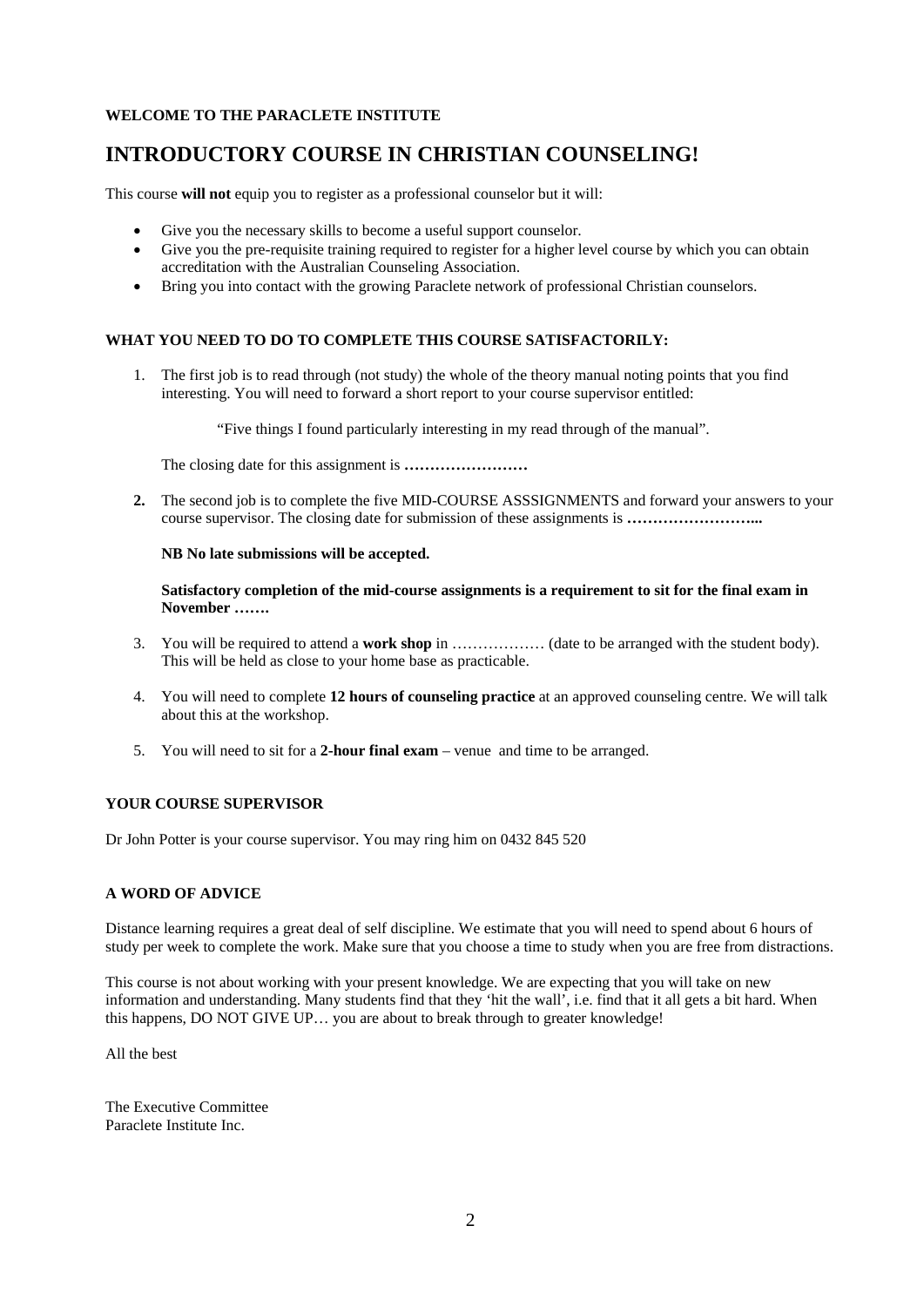#### **The Paraclete Institute Inc.**

#### **CERTIFICATE IV IN CHRISTIAN COUNSELING**

## **MID-COURSE ASSIGNMENTS**

**Please make sure that your supervisor receives your answers to the following assignments by the due date.** 

**NB: Please note that these assignments are not exams. It is EXPECTED that you will use the resource material in compiling your answers** 

#### **ASSIGNMENT 1**

How can we determine that a person might be:

 Not born again? Born again? Spirit filled?

What kind of negative thinking can we expect to find in people who hold to:

 A primal view of humanness? The Manichaean view? The positivist reductive view?

#### **ASSIGNMENT 2**

If humans were created to be God's stewards of the corporeal world, write a short essay (2-3 pages) explaining how you see the necessary knowledge for the task may be constructed in the human mind.

#### **ASSIGNMENT 3**

As a Christian counselor, in note form:

List the things that you should do to make your communication effective. List things you should avoid.

From you own experience, write a paragraph describing:

 A situation where you felt you communicated well. A situation where you felt you failed to communicate what you were trying to say.